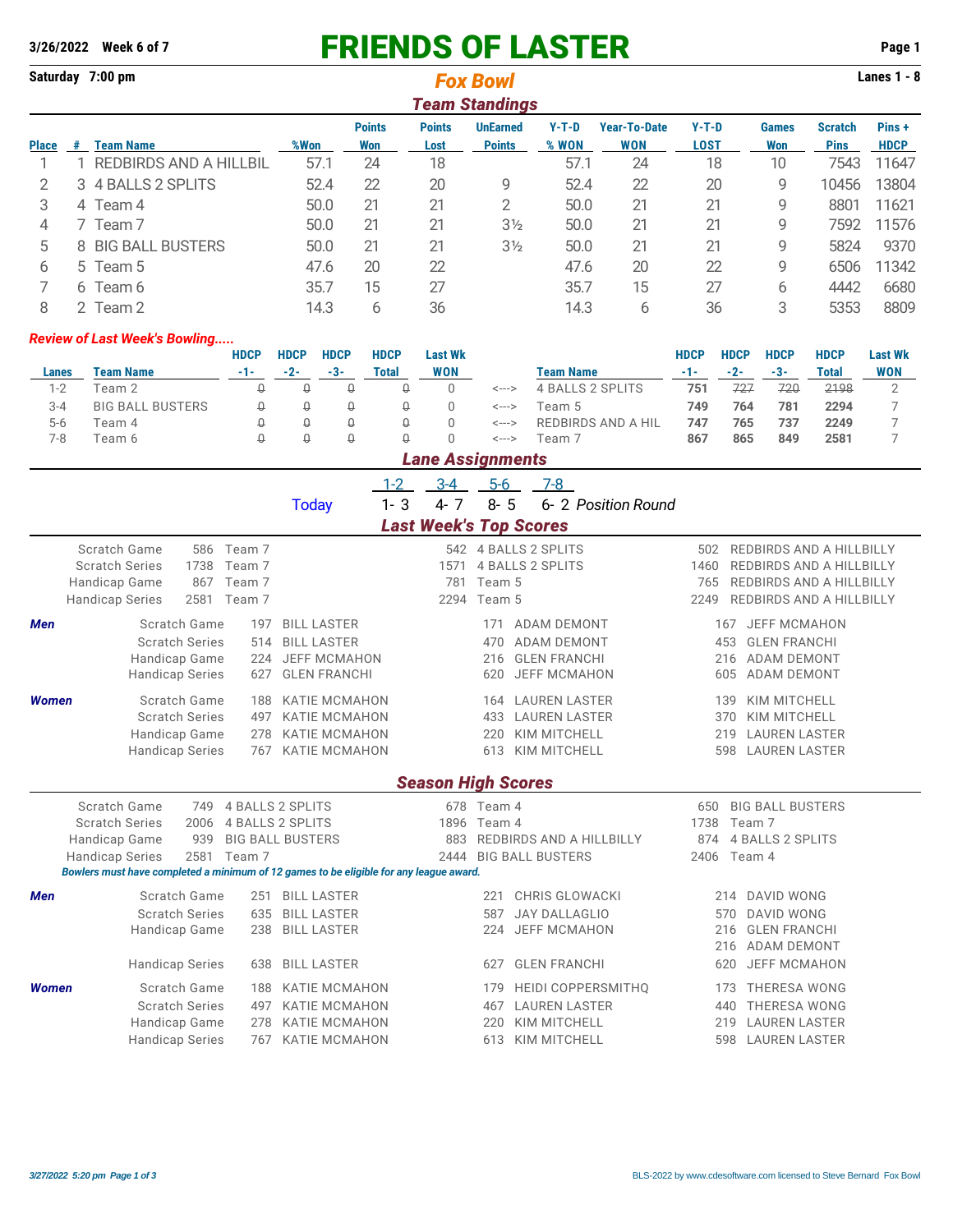|                | 3/26/2022 Week 6 of 7       |                                        |                              |     | <b>FRIENDS OF LASTER</b> |                |                                    |                |       |       |                |                | Page 2           |
|----------------|-----------------------------|----------------------------------------|------------------------------|-----|--------------------------|----------------|------------------------------------|----------------|-------|-------|----------------|----------------|------------------|
|                |                             |                                        |                              |     | <b>Team Rosters</b>      |                |                                    |                |       |       |                |                |                  |
|                | <b>Bowling</b>              |                                        |                              |     |                          |                | <b>To Raise</b>                    | <b>To Drop</b> |       |       |                |                | <b>HDCP</b>      |
| ID#            | <b>Hand</b>                 | <b>Name</b>                            | <b>Avg HDCP</b>              |     | <b>Pins Gms</b>          |                | $Avg +1$                           | $Avg -1$       | $-1-$ | $-2-$ | $-3-$          | <b>Total</b>   | <b>Total</b>     |
|                |                             | <b>1 - REDBIRDS AND A HILLBILLY</b>    |                              |     |                          |                |                                    |                |       |       |                |                |                  |
| 1              |                             | <b>BRIAN MITCHELL</b>                  | 146                          | 48  | 2199                     | 15             | 447                                | 428            | 142   | 136   | 131            | 409            | 544              |
| $\overline{2}$ |                             | KIM MITCHELL                           | 112                          | 79  | 1688                     | 15             | 346                                | 327            | 115   | 139   | 116            | 370            | 613              |
| 3              |                             | <b>JEN GLOWACKI</b>                    | 102                          | 88  | 1225                     | 12             | 320                                | 304            | a92   | a92   | a92            | 276            | 540              |
| $\overline{4}$ |                             | CHRIS GLOWACKI                         | 145                          | 49  | 1750                     | 12             | 440                                | 424            |       |       | a135 a135 a135 | 405            | 552              |
| 2 - Team 2     |                             |                                        |                              |     |                          |                |                                    |                |       |       |                |                |                  |
| 5              |                             | <b>BRENDON GLEMBER</b>                 | 139                          | 54  | 696                      | 5              | 424                                | 415            |       |       |                | 0              | $\pmb{0}$        |
| 6              |                             | <b>LAURA KALEY</b>                     | 95                           | 94  | 287                      | 3              | 289                                | 282            |       |       |                | 0              | $\pmb{0}$        |
| 7              |                             | <b>CEE CEE KRAMER</b>                  | 115                          | 76  | 1039                     | 9              | 353                                | 340            |       |       |                | 0              | $\pmb{0}$        |
| 8              |                             | PHIL KRAMER                            | 95                           | 94  | 860                      | 9              | 292                                | 279            |       |       |                | $\overline{0}$ | 0                |
|                | 3 - 4 BALLS 2 SPLITS        |                                        |                              |     |                          |                |                                    |                |       |       |                |                |                  |
| 9              |                             | <b>JAY OKER</b>                        | 127                          | 65  | 1525                     | 12             | 395                                | 379            |       |       | a117 a117 a117 | 351            | 546              |
| 10             |                             | <b>MELISSA OKER</b>                    | 101                          | 89  | 909                      | 9              | 315                                | 302            | a91   | a91   | a91            | 273            | 540              |
| 11             |                             | <b>LAUREN LASTER</b>                   | 139                          | 54  | 2517                     | 18             | 423                                | 401            | 137   | 164   | 132            | 433            | 598              |
| 12             |                             | <b>BILL LASTER</b>                     | 195                          | 4   | 3516                     | 18             | 600                                | 578            | 197   | 146   | 171            | 514            | 514              |
| 4 - Team 4     |                             |                                        |                              |     |                          |                |                                    |                |       |       |                |                |                  |
| 13             |                             | <b>JAY DALLAGLIO</b>                   | 184                          | 14  | 2211                     | 12             | 564                                | 548            |       |       |                | 0              | $\boldsymbol{0}$ |
| 14             |                             | <b>LAUREN DALLAGLIO</b>                | 120                          | 72  | 1450                     | 12             | 365                                | 349            |       |       |                | 0              | $\pmb{0}$        |
| 15             |                             | <b>THERESA WONG</b>                    | 134                          | 59  | 1619                     | 12             | 406                                | 390            |       |       |                | 0              | $\pmb{0}$        |
| 16             |                             | <b>DAVID WONG</b>                      | 169                          | 27  | 2031                     | 12             | 519                                | 503            |       |       |                | 0              | $\pmb{0}$        |
| 36             |                             | <b>JULIET HENNESSY</b>                 | 102                          | 88  | 308                      | 3              | 310                                | 303            |       |       |                | 0              | 0                |
| 37             |                             | <b>MIKE HENNESSY</b>                   | 134                          | 59  | 402                      | 3              | 408                                | 401            |       |       |                | $\overline{0}$ | $\pmb{0}$        |
| 5 - Team 5     |                             |                                        |                              |     |                          |                |                                    |                |       |       |                |                |                  |
| 17             |                             | <b>GLEN FRANCHI</b>                    | 138                          | 55  | 2080                     | 15             | 422                                | 403            | 158   | 138   | 157            | 453            | 627              |
| 18             |                             | <b>JULIA FRANCHI</b>                   | 77                           | 110 | 1158                     | 15             | 246                                | 227            | 60    | 95    | 93             | 248            | 584              |
| 19             |                             | <b>KELLY FISCHER</b>                   | 107                          | 83  | 1073                     | 10             | 331                                | 317            | 98    | a98   | a98            | 294            | 540              |
| 20             |                             | <b>BRIAN FISCHER</b>                   | 117                          | 74  | 1408                     | 12             | 362                                | 346            | a107  |       | a107 a107      | 321            | 543              |
| $6 - Team 6$   |                             |                                        |                              |     |                          |                |                                    |                |       |       |                |                |                  |
| 21             |                             | <b>BRAD WALENDZIK</b>                  | 146                          | 48  | 1315                     | 9              | 449                                | 436            |       |       | a136 a136 a136 | 408            | 552              |
| 22             |                             | SARAH WALENDZIK                        | 95                           | 94  | 860                      | 9              | 292                                | 279            | a85   | a85   | a85            | 255            | 537              |
| 23             |                             | <b>KAYLEE VANDERSNIC</b>               | 100                          | 90  | 602                      | $6\phantom{a}$ | 307                                | 297            | a90   | a90   | a90            | 270            | 540              |
| 24             |                             | <b>JAY PEHM</b>                        | 146                          | 48  | 879                      | 6              | 444                                | 434            |       |       | a136 a136 a136 | 408            | 552              |
| 7 - Team 7     |                             |                                        |                              |     |                          |                |                                    |                |       |       |                |                |                  |
| 25             |                             | <b>JEFF MCMAHON</b>                    | 139                          | 54  | 2091                     | 15             | 429                                | 410            | 152   | 167   | 130            | 449            | 620              |
| 26             |                             | KATIE MCMAHON                          | 113                          | 78  | 1700                     | 15             | 352                                | 333            | 156   | 153   | 188            | 497            | 767              |
| 27             |                             | <b>LORRAINE DEMONT</b>                 | 102                          | 88  | 1538                     | 15             | 316                                | 297            | 107   | 100   | 115            | 322            | 589              |
| 28             |                             | ADAM DEMONT                            | 150                          | 45  | 2263                     | 15             | 455                                | 436            | 171   | 164   | 135            | 470            | 605              |
|                | <b>8 - BIG BALL BUSTERS</b> |                                        |                              |     |                          |                |                                    |                |       |       |                |                |                  |
| 29             |                             | AL COPPERSMITH                         | 148                          | 46  | 1776                     | 12             | 459                                | 443            |       |       |                | 0              | 0                |
| 30             |                             | <b>HEIDI COPPERSMITHQ</b>              | 120                          | 72  | 1447                     | 12             | 368                                | 352            |       |       |                | 0              | $\boldsymbol{0}$ |
| 31             |                             | ANDREA O'SHEA                          | 108                          | 82  | 977                      | 9              | 331                                | 318            |       |       |                | 0              | 0                |
| 32             |                             | <b>KEVIN O'SHEA</b>                    | 115                          | 76  | 1042                     | 9              | 350                                | 337            |       |       |                | 0              | 0                |
|                |                             |                                        | <b>Temporary Substitutes</b> |     |                          |                | <b>Division 1: Enter Div Label</b> |                |       |       |                |                |                  |
| <b>làil</b>    |                             | <b>Men</b> Division 1: Enter Div Label |                              |     |                          |                |                                    |                |       |       |                |                |                  |
|                |                             |                                        |                              |     | <b>High</b>              | <b>High</b>    | <b>HDCP</b>                        | <b>HDCP</b>    |       |       |                |                | <b>HDCP</b>      |

|              |                 |                 |       |             |      | .           |      |       |     |       |              |
|--------------|-----------------|-----------------|-------|-------------|------|-------------|------|-------|-----|-------|--------------|
| <b>Name</b>  | <b>Avg HDCP</b> | <b>Pins Gms</b> | Game  | <b>Sers</b> | Game | <b>Sers</b> | -1-1 | $-2-$ | -3- | Total | <b>Total</b> |
| PETER BUCKLE |                 | 364             | 134   | 364         |      |             |      |       |     |       |              |
| ALAN QUARTZ  | 195             | 585             | 3 221 | 585         |      |             |      |       |     |       | 0            |
|              |                 |                 |       |             |      |             |      |       |     |       |              |

" *Women Division 1: Enter Div Label*